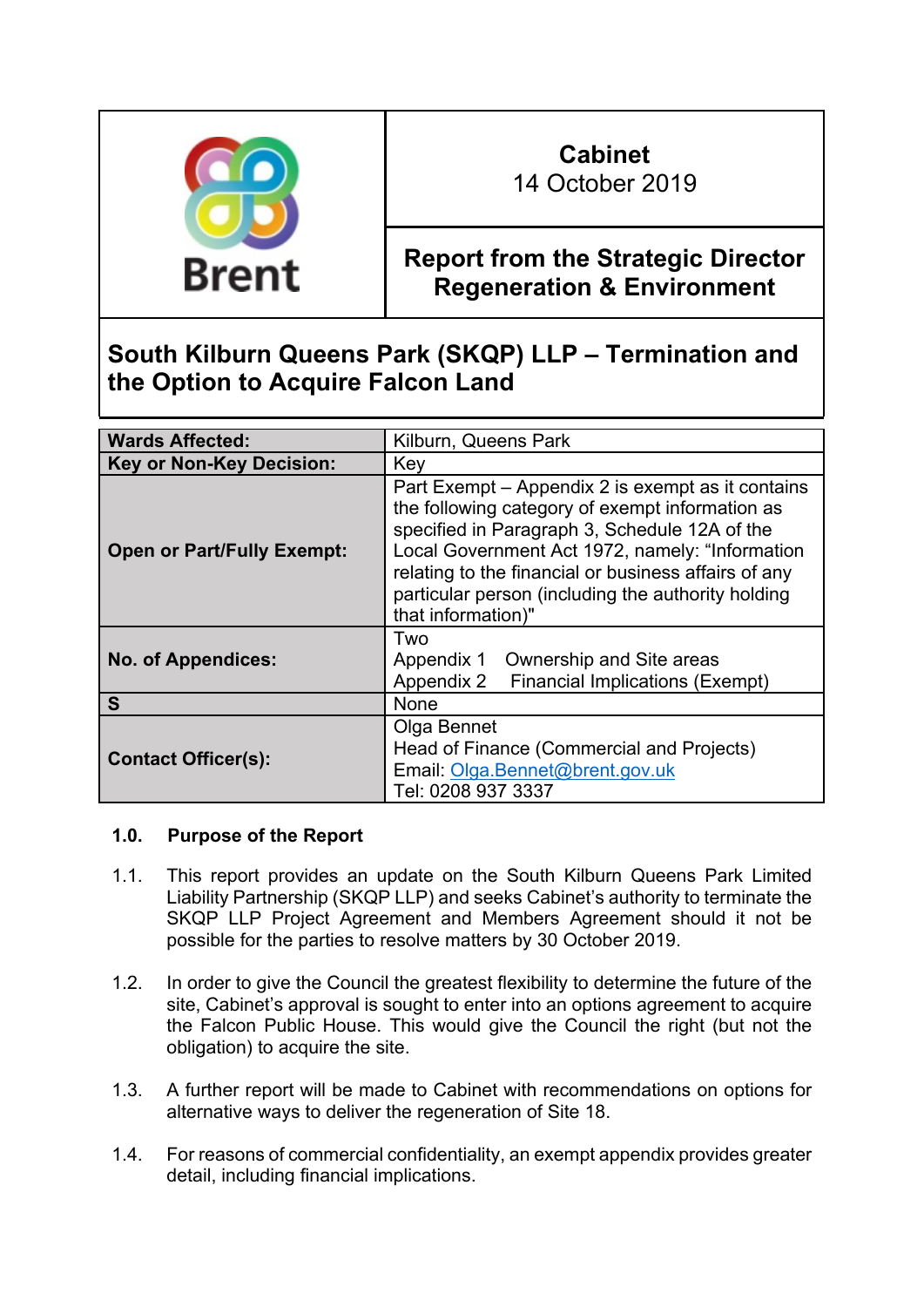## **2.0. Recommendation(s)**

That Cabinet:

- 2.1. Note the content of the report and appendices;
- 2.2. Agree to terminate the SKQP LLP Project Agreement and Members Agreement after 30 October 2019 should it not be possible for the parties to agree a solution with regard to outstanding conditions precedent;
- 2.3. Subject to termination of the SKQP LLP Project Agreement and Members Agreement pursuant to paragraph 2.2, agree that Brent Council enter into the option agreement to acquire the Falcon Public House site; and
- 2.4. Delegate authority to the Strategic Director of Regeneration and Environment in consultation with the Cabinet Member for Regeneration, Property and Planning, to exercise its option and agree terms for the acquisition of the Falcon Public House site.

## **3.0. Background**

- Brent Council is part of a 'conditional' limited liability partnership (LLP) with London & Newcastle Capital Limited ('LN') to bring forward the comprehensive redevelopment of land near Queens Park underground station **("Site 18")** which is within phase 3a/3b of the South Kilburn Regeneration Programme. Cabinet authority for this was provided on 24 April 2017.
- 3.2 The LLP is 'conditional', meaning that until certain conditions ('conditions precedent') are satisfied, the partners are not fully committed to proceeding with the LLP's development of Site 18. In particular, the land is still owned by the respective partners and not transferred into the limited liability partnership.

## The Site

- 3.3 Site 18 consists of Keniston Press (demolished), Premier House, Cullen House, the Falcon public house and the spur road**.**
- 3.4 The land in Site 18 is predominantly in the ownership of Brent Council with only the Transport for London Offices (Premier House) and the Falcon public house (owned by LN), that sit outside the Council's ownership.
- 3.5 Planning permission was granted for Site 18 in June 2012. The redevelopment of Site 18 was planned to provide 137 new homes of which 39 were to be affordable rent for existing secure tenants of South Kilburn, along with new public space, 1,270 sqm of commercial space, 959 sqm of office space and a new signalled junction at Kilburn Lane, as shown edged red on the Plan in Appendix 1.

## Establishment of the Limited Liability Partnership

3.6 LN owned the Falcon public house site and was the developer partner for the private homes at Queens Park Place, opposite Site 18.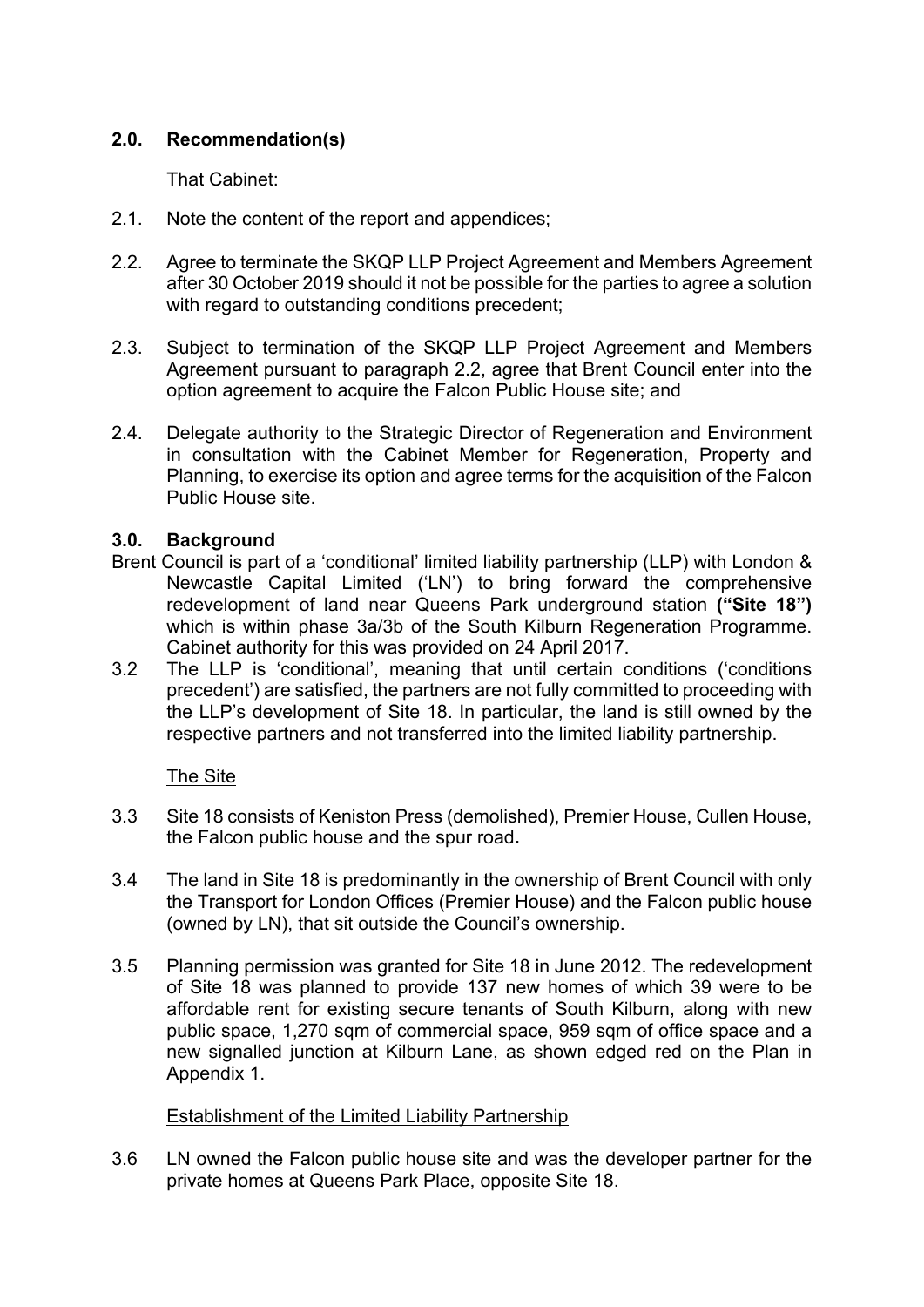- 3.7 In April 2017, Cabinet approved Brent Council entering into a limited liability partnership with LN. The Council wanted to test whether better outcomes could be achieved by directly developing land as part of a limited liability partnership. This is in comparison to the traditional approach where a developer partner would provide a land receipt and enter into a development agreement for the Council.
- 3.8 The April 2017 Cabinet paper explained the rationale: "should the Council have the desire to take on the risk of acting as a developer and taking a scheme to full build, then working alongside a known and respected private developer would seem a good entry point. Furthermore establishing a partnership through a Joint Venture will have significant advantages to the Council and in particular for South Kilburn and should generate a higher level of financial return which can be reinvested in the wider South Kilburn regeneration programme to achieve the Council's social and economic objectives for the area."
- 3.9 In March 2018, Brent Council and LN entered into a conditional agreement to bring forward the redevelopment of the whole Site 18 as both parties owned part of the site. Agreement becoming unconditional was subject to satisfying a number of conditions ('conditions precedent').
- 3.10 On 15th January 2018 Cabinet approved a loan facility of up to £40m (subsequently increased to £50m within the loan framework contained in that paper) to be made available to SKQP LLP for the development of Site 18.

#### **4.0. Satisfying the Conditions Precedent**

- 4.1 Since the establishment of the conditional LLP, all conditions precedent apart from two have been satisfied. The financial viability condition precedent has not been satisfied. The other outstanding condition precedent is in relation to acquiring Transport for London's (TfL) existing freehold site and replacement of TfL's office space within the scheme.
- 4.2 The agreement with LN specified a date by which all conditions precedent had to be satisfied in order for the partners to become irrevocably committed to the partnership ('longstop date').
- 4.3 The longstop date was previously extended to the 30 July 2019. This date has now passed. The Council and LN are now in a three-month period which gives the partners a further opportunity for dialogue (as specified in the agreement). Once this has concluded on 30 October 2019, either party can opt to terminate the agreement.
- 4.4 At that time, Brent Council could then choose to terminate the agreement and exercise its right (included in the Project Agreement) to enter into an option agreement to acquire the Falcon public house site at market value. This would give the Council the right (but not the obligation) to purchase the Falcon public house site within six months.
- 4.5 Currently the financial viability condition precedent cannot be satisfied with the current scheme constraints. The Council and LN will continue to seek to agree a solution prior to 30 October 2019 but in view of the nature of the condition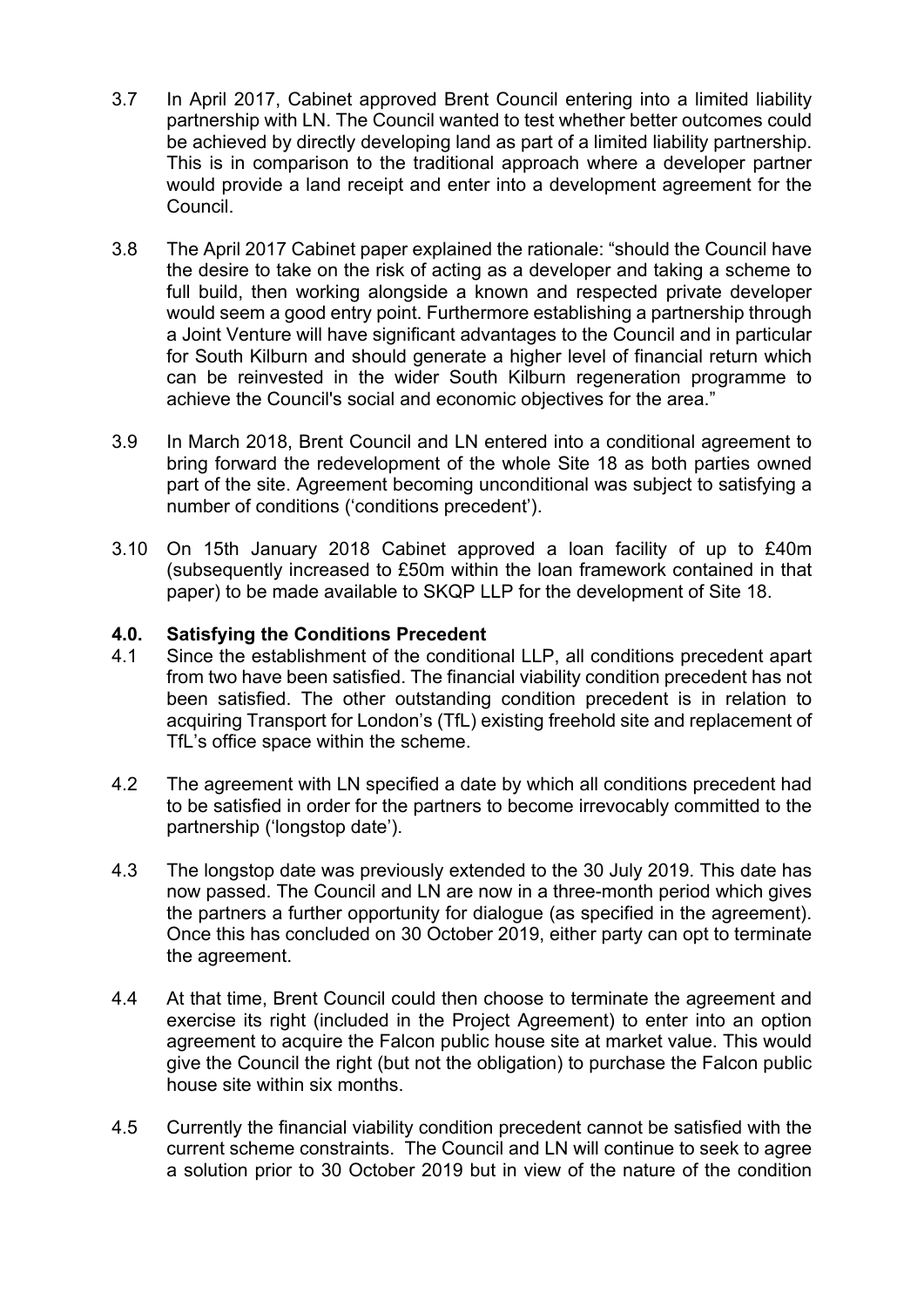precedent, this appears unlikely and it is therefore recommended that the course described in para 4.4 above is followed should a solution not be agreed.

- 4.6 The Council's South Kilburn Regeneration Team will look at alternative routes for the delivery of site which may be purchasing LN's interest in the Falcon public house and the procurement of a delivery partner to develop the Queens Park/ Cullen House site.
- 4.7 It is recommended that the Falcon public house site is acquired should it not be possible for Brent Council and LN to agree a solution with regard to outstanding conditions precedent because:
- 4.7.1 Owning the entire site would enable the Council the deliver the scheme as planning approved; subject to TfL agreeing to the Heads of Terms.
- 4.7.2 The scheme as currently designed (for which outline planning permission has been received) would not be possible without the Falcon public house site. It is not straight forward to remove the Falcon public house site from the consented scheme. Brent Council has incurred costs in securing planning, site mobilisation, design and technical fees, as well as officer time. Therefore, any material change from the consented scheme would result in sunk costs.
- 4.7.3 The majority of the affordable housing in the current scheme is also located on the Falcon public house site in order to facilitate early delivery of the homes.
- 4.7.4 The planned highway improvements would not be possible without the Falcon public house site being part of the wider re-development.
- 4.7.5 Owning the entire site would give the Council greater flexibility in determining alternative routes for the delivery of the site, since larger sites are less constrained.

#### **5.0. Legal Implications**

- 5.1. The agreement with LN contains clear provision as to steps the parties are contractually able to take should conditions precedent not be met. The  $30<sup>th</sup>$  July long stop date for the conditions precedent to be met has passed and the parties are in a three-month period required under the agreement to resolve issues. If issues are not resolved by 30th October 2019, either party can opt to terminate the agreement.
- 5.2. The agreement with LN is categorised as a High Value Contract under the Council's Contract Standing Orders and Financial Regulations. In accordance with the Constitution, Cabinet authority is required for the termination of High Value Contracts.
- 5.3. Under the terms of an option agreement, an option to purchase the Falcon Public House Site will usually provide the Council with a period within which to exercise the option. Once the agreement has been entered into the decision whether or not to purchase the Falcon Public House Site rests with the Council.